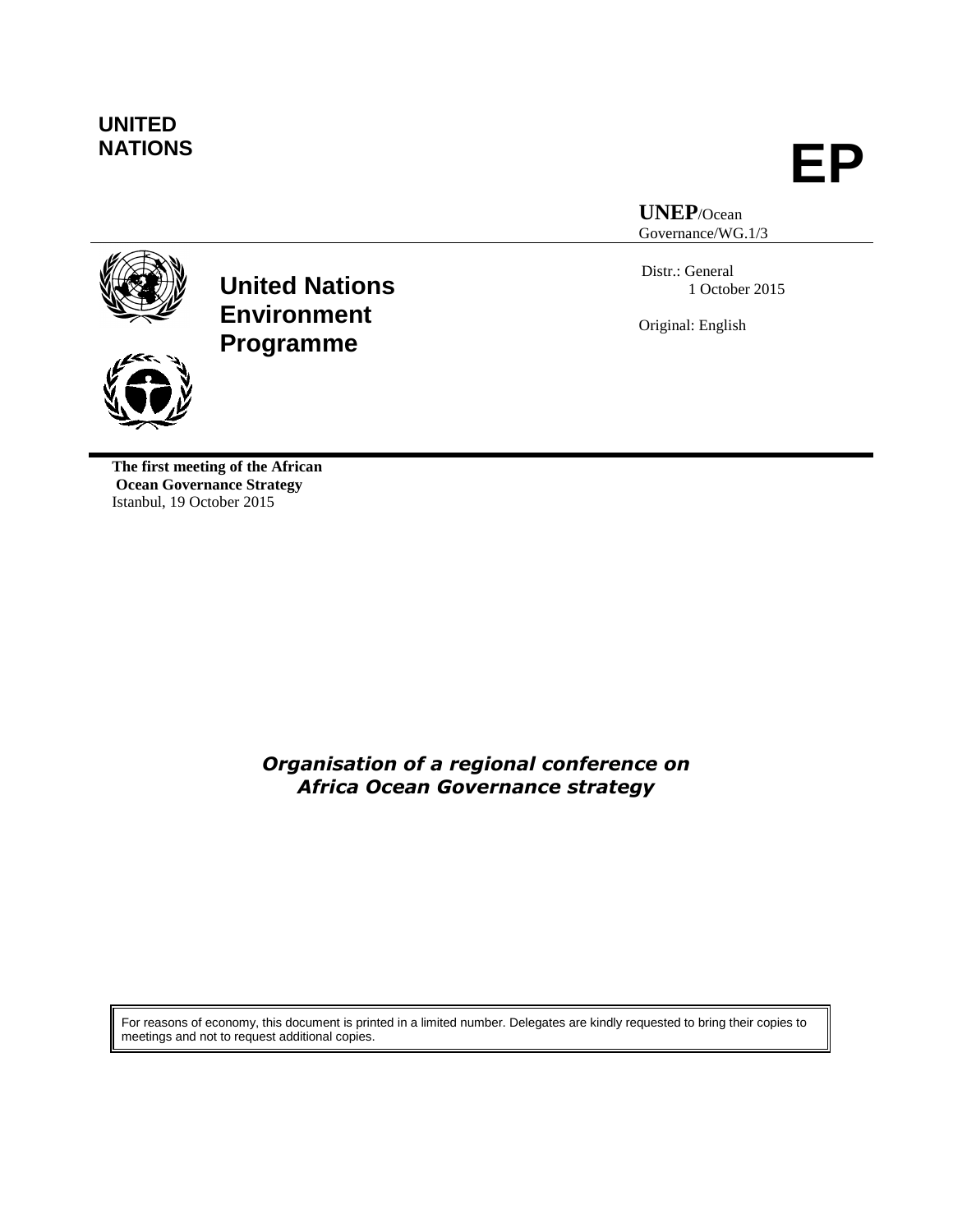#### **I. Background**

- 1. The approach to ocean governance at the global level is premised on the fact that global common problems such as ocean acidfication or biodiversity loss, etc, require common solutions from all countries that contribute to, or are affected by the problem. Urguably, some environmental problems are successfully framed as global problems, but others are not e.g loss of mangroves or erosion of national coastlines. Equally, a number of transboundary problems such as pollution of an enclosed sea, or a river basin are more readily, and effectively addressed by those countries that share the sea, or the transboundary river and this is the foundational logic of the regional seas conventions.
- 2. While governments have the primary responsiblility and obligations over their teritorial seas up to the EEZ, the different UN agencies have roles and activities on oceans related to governance including on the high seas.

## **II. UNEP Work in Regional Seas**

- 3. UNEP is mandated to coordinate regional seas conventions and action plans and administers seven of them (Caribbean Region, East Asian Seas, Eastern Africa Region, Mediterranean Region, North-West Pacific region, Western Africa Region). UNEP assists the regional seas member countries in pursuing regional ocean governance for regional sustainable development, and promotes partnership between/among the Regional Seas, Regional Fishery Bodies, Large Marine Ecosystem.
- 4. UNEP's work on oceans/regional seas programme (RSP) appear under as Multi-lateral Agreements (MEAs) and as programatic work. UNEPs work on oceans is found in the Divisions of Environmental Policy Implementation (DEPI), Environmental Law Conventions (DELC) and Early Warning and Assessment (DEWA).
- 5. The regional offices handle the political and coordination aspects of the regions.. The programmatic work of RSPs in the regions is obviously linked to Regional Offices (RO) and there is need for close coordination between the RSPS and Regional Offices that support the coordination and implementation of activities.
- 6. UNEP's mandate therefore is to bring together all RSPs that cover the two Oceans (Indian and Atlantic) and the two Seas (the Red Sea and Mediterranean) and the UNEP Regional Offices of Europe, West Asia and Africa as well as regional economic commissions and other UN agencies under the political leadership of the African Union Commission (AUC) and AMCEN.

#### **III. Why Oceans Governance in Africa**

7. With regard to the Africa continent, coordination of the four regional seas requires the involvement of the Asian and Eurpean continents since they are contingous to Africa in terms of seas. The role of four Regional Seas Secretariats that are related to Africa are important in terms of an oceans governance dialogue.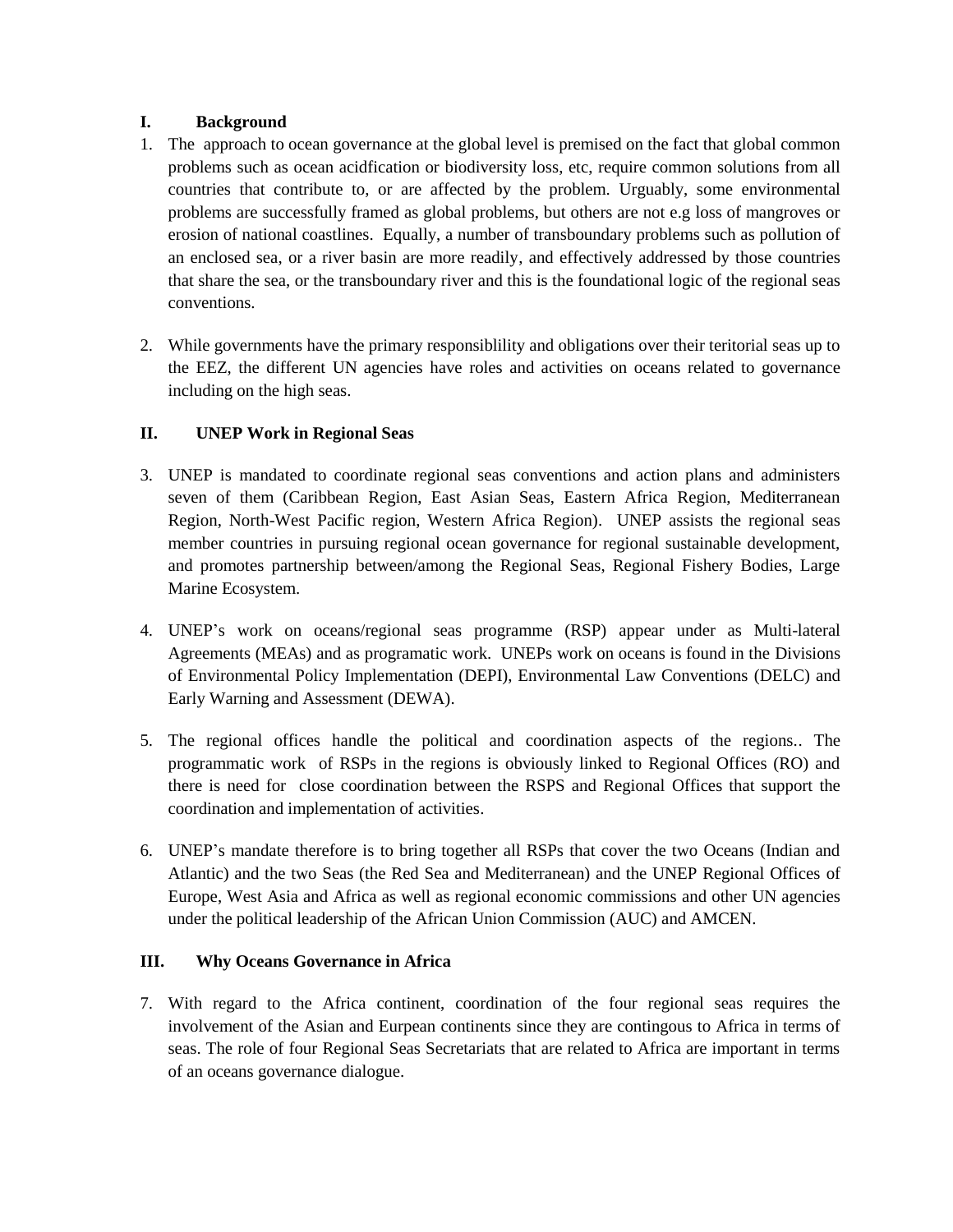- 8. What has been lacking or is a challenge in Africa is having an collective and effective mechanism to consolidate and harness the natural blue capital potential of the four regional seas in Africa as part of their contribution to Agenda 2063 and its Africa Integrated Marine Strategy 2050 (AIMS). There is need for a stronger coordination framework for activities related to the marine environment and ocean governance.
- 9. It is against the above that the  $15<sup>th</sup>$  session of the African Ministerial Conference on Environment (AMCEN) declared their "*support for the regional seas programmes in Africa as regional platforms for the implementation of the Africa Integrated Marine Strategy 2050 and Agenda 2063 on Ecosystem-based Management Approaches for marine resources in the exclusive economic*  zones and adjacent waters<sup>1</sup>.", The declaration provides an overarching support and mandate to the RSPs*. Further, AMCEN agreed to" develop a governance strategy, in accordance with the United Nations Convention on the Law of the Sea and regional seas conventions, on oceans and seas in Africa for the effective management of the region's shared maritime resources and called for a regional conference to address the matter by 2016<sup>2</sup> .*"

### **IV. Africa Ocean Governance Strategy**

- 10. The development of an African Ocean Governance Strategy requires development of collaboration modalities with the four Regional Seas Convention secretariats (MAP, Nairobi Convention Secretariat, Abidjan Convention Secretariat, and PERSGA).
- 11. It is therefore proposed that a regional conference on African ocean governance be organised under the support of UNEP, (AMCEN Secretariat, UNEP Regional Office for Africa, in collaboration with DEPI and DELC). DEPI administers three out of the four RSPs involved in the discussions and DELC will provide the legal and governance backstopping. All AU member states (including land-locked countries) will be invited to participate at both experts and ministerial levels.
- 12. Prior to the regional conference, a consultant will be engaged to prepare a draft strategy, which will then be discussed by a team of experts from the member states.
- 13. The regional Conference will serve three purposes:
- Agree on how to harness the natural blue capital of the oceans and seas on the African continent as a contribution to the development of Africa;
- Agree on how to use the existing national and regional ocean governance frameworks to strengthen the regional governance mechanisms of oceans and seas in Africa in the context of the environment and ecosystems; and
- Review and agree on a draft Africa ocean governance strategy, ready for submission to the next session of AMCEN/AU.
- 14. The conference will be for three days and the proposed agenda for the conference are presented in Annex. The conference will be conducted in two languages (English and French). It is proposed

 $\overline{a}$ 

 $<sup>1</sup>$  para 8 of the Cairo Declaration</sup>

<sup>&</sup>lt;sup>2</sup> para 14 of the Cairo Declaration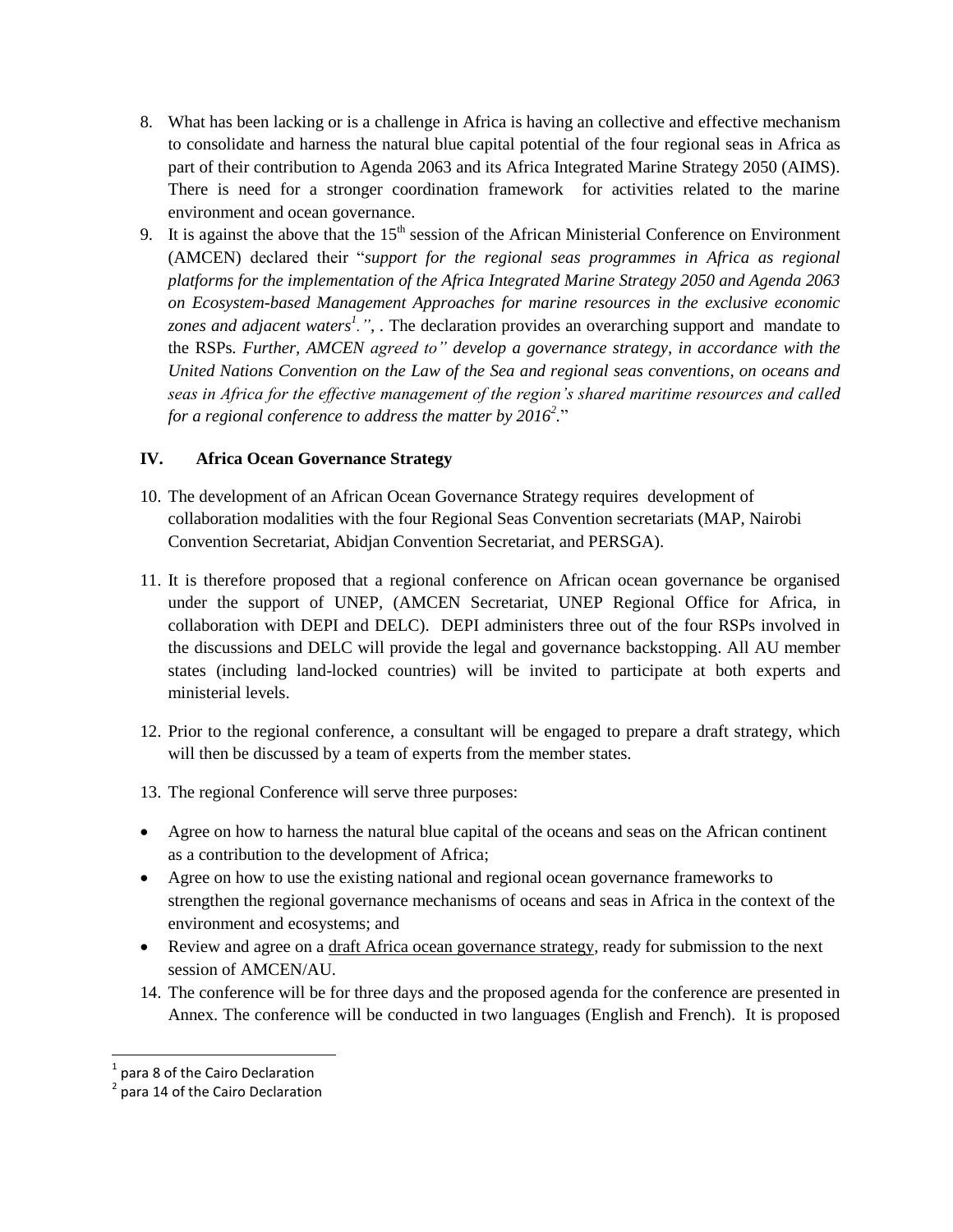that the Conference be organised in the last quarter of 2016 with specific dates to be decided later, so that the results of the Conference could be submitted to the AMCEN meeting in 2017.

15. The proposed budget for developing the draft strategy and organizing the conference is broken down as follows:

|                                           | Cost (USD) |
|-------------------------------------------|------------|
| Consultant cost to prepare draft strategy | 25,000     |
| Consultative meeting of experts           | 70,000     |
| Support for the participants (54)         | 130,000    |
| Conference rooms and equipment            | 20,000     |
| Conference support consultant             | 20,000     |
| UNEP staff member travel                  | 20,000     |
| Translation and interpretation            | 40,000     |
| <b>Total</b>                              | 325,000    |

#### **V. Pre-conference activities**

16. The following pre-conference activities are envisaged:

- Organise a UNEP internal meeting in UNEP to agree on the modalities (DEWA, DEPI, DELC, ROWA, ROE and ROA);
- Send a letter to AUC seeking for their support and involvement;
- Hire a consultant to prepare a draft strategy; and
- Organise a Panel of Government designated Experts (PGE) meeting to review draft Africa Ocean Governance strategy.
- 17. The proposed roadmap for the organization of the Conference is presented below:

| Timeline            | Activities                                                       | Responsible $unit(s)$                                      | Comment                                                                                                                         |
|---------------------|------------------------------------------------------------------|------------------------------------------------------------|---------------------------------------------------------------------------------------------------------------------------------|
| 19 October 2015     | The first meeting of the<br>Africa Ocean<br>Governance Strategy  | <b>UNEP</b>                                                |                                                                                                                                 |
| By 31 December 2015 | Securing funds for the<br>organization of the<br>Conference      | <b>UNEP</b>                                                |                                                                                                                                 |
| BY 15 January 2015  | Identification of dates                                          | <b>UNEP</b> in<br>communication with<br>four regional seas |                                                                                                                                 |
| BY 31 January 2016  | Identification of a host<br>country                              | <b>UNEP</b>                                                |                                                                                                                                 |
| By 31 March 2016    | The second meeting of<br>the Africa Ocean<br>Governance Strategy | <b>UNEP DEPI/ROA</b>                                       | Through telephone<br>conference. The<br>meeting will review<br>progress, develop<br>detailed Conference<br>programme and decide |